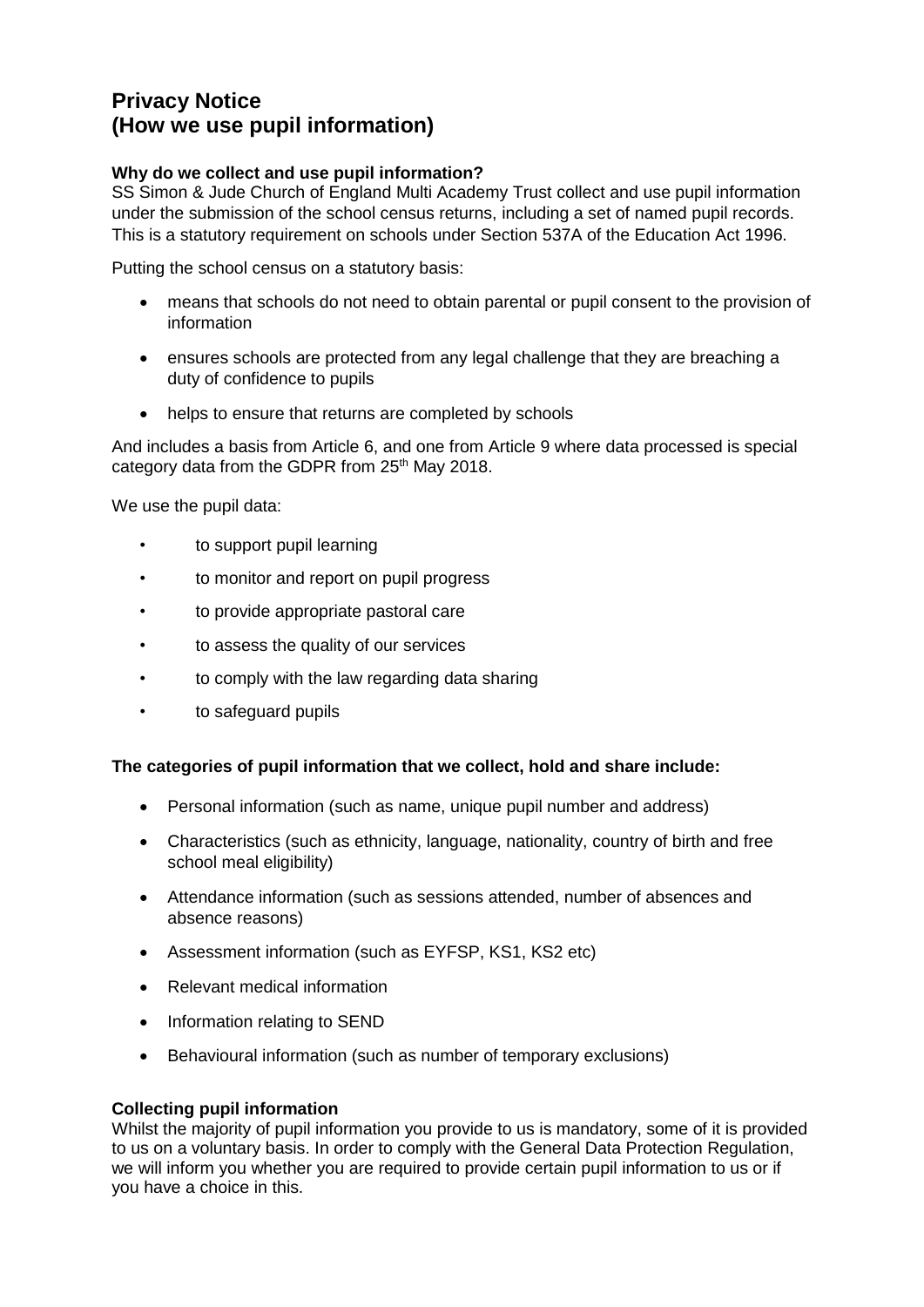### **Storing pupil data**

We hold pupil data for as long as is necessary to complete the task for which it was originally collected and whilst the child remains at the primary school. In accordance with the GDPR, the school does not store personal data indefinitely.

#### **Who do we share pupil information with?**

We routinely share pupil information with:

- schools that the pupil's attend after leaving us
- our local authority
- the Department for Education (DfE)
- the NHS

the LA, under strict information sharing protocols and policies, may be required to share this information with other public sector partners such as other Local Authorities or local Children's Centre.

#### **Why we share pupil information**

We do not share information about our pupils with anyone without consent unless the law and our policies allow us to do so.

We share pupils' data with the Department for Education (DfE) on a statutory basis. This data sharing underpins school funding and educational attainment policy and monitoring.

We are required to share information about our pupils with the (DfE) under regulation 5 of The Education (Information About Individual Pupils) (England) Regulations 2013.

#### **Data collection requirements:**

To find out more about the data collection requirements placed on us by the Department for Education (for example; via the school census) go to [https://www.gov.uk/education/data](https://www.gov.uk/education/data-collection-and-censuses-for-schools)[collection-and-censuses-for-schools.](https://www.gov.uk/education/data-collection-and-censuses-for-schools)

## **The National Pupil Database (NPD)**

The NPD is owned and managed by the Department for Education and contains information about pupils in schools in England. It provides invaluable evidence on educational performance to inform independent research, as well as studies commissioned by the Department. It is held in electronic format for statistical purposes. This information is securely collected from a range of sources including schools, local authorities and awarding bodies.

We are required by law, to provide information about our pupils to the DfE as part of statutory data collections such as the school census and early years' census. Some of this information is then stored in the NPD. The law that allows this is the Education (Information About Individual Pupils) (England) Regulations 2013.

To find out more about the pupil information we share with the department, for the purpose of data collections, go to [https://www.gov.uk/education/data-collection-and-censuses-for](https://www.gov.uk/education/data-collection-and-censuses-for-schools)[schools.](https://www.gov.uk/education/data-collection-and-censuses-for-schools)

To find out more about the NPD, go to [https://www.gov.uk/government/publications/national](https://www.gov.uk/government/publications/national-pupil-database-user-guide-and-supporting-information)[pupil-database-user-guide-and-supporting-information.](https://www.gov.uk/government/publications/national-pupil-database-user-guide-and-supporting-information)

The department may share information about our pupils from the NPD with third parties who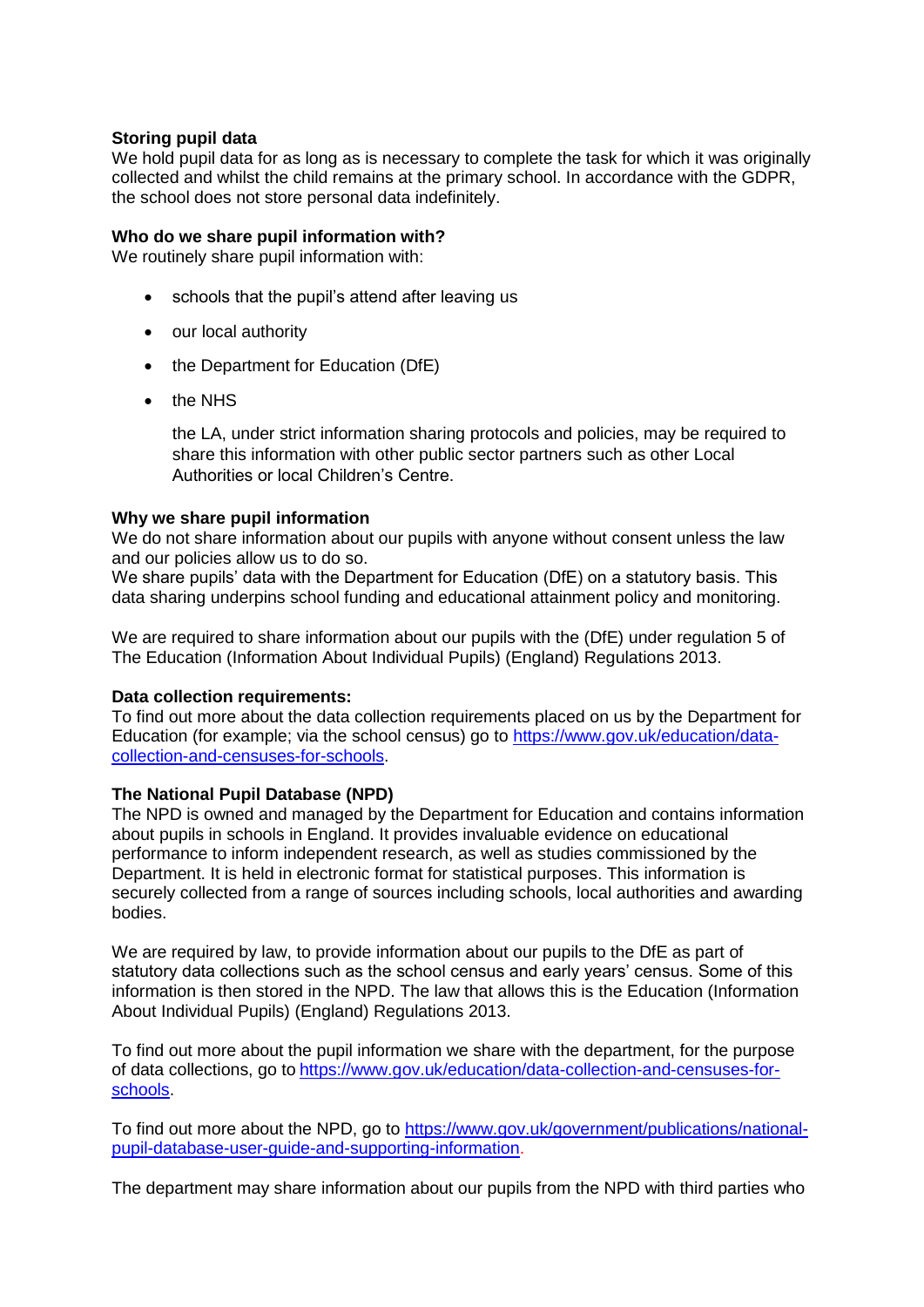promote the education or well-being of children in England by:

- conducting research or analysis
- producing statistics
- providing information, advice or guidance

The Department has robust processes in place to ensure the confidentiality of our data is maintained and there are stringent controls in place regarding access and use of the data. Decisions on whether DfE releases data to third parties are subject to a strict approval process and based on a detailed assessment of:

- who is requesting the data
- the purpose for which it is required
- the level and sensitivity of data requested: and
- the arrangements in place to store and handle the data

To be granted access to pupil information, organisations must comply with strict terms and conditions covering the confidentiality and handling of the data, security arrangements and retention and use of the data.

For more information about the department's data sharing process, please visit: <https://www.gov.uk/data-protection-how-we-collect-and-share-research-data>

For information about which organisations the department has provided pupil information, (and for which project), please visit the following website: <https://www.gov.uk/government/publications/national-pupil-database-requests-received>

To contact DfE:<https://www.gov.uk/contact-dfe>

#### **Requesting access to your personal data**

Under data protection legislation, parents and pupils have the right to request access to information about them that we hold. To make a request for your personal information, or be given access to your child's educational record, contact **Janet Kelly, Data Protection Officer**.

You also have the right to:

- object to processing of personal data that is likely to cause, or is causing, damage or distress
- prevent processing for the purpose of direct marketing
- object to decisions being taken by automated means
- in certain circumstances, have inaccurate personal data rectified, blocked, erased or destroyed; and
- claim compensation for damages caused by a breach of the Data Protection regulations

#### **Over-claiming hours**

In the case of over-claiming hours, we may need to share the names of the childcare